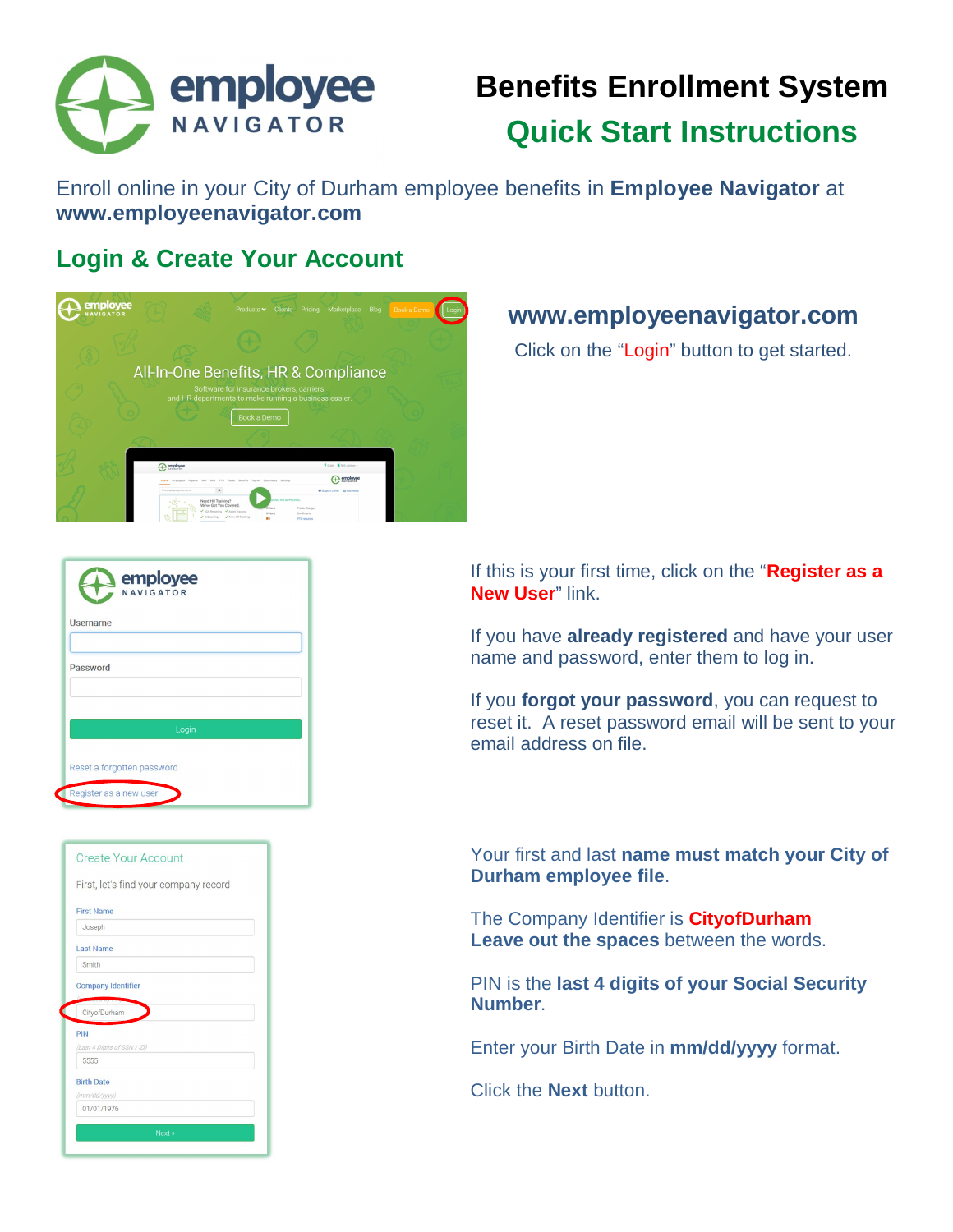

# **Benefits Enrollment System Quick Start Instructions**

### **Create Your Account**

#### Then register a username and password

#### **Username**

(company email is recommended)

Joseph.Smith@durhamnc.gov

#### Password

(minimum length of 6, number and symbol required)

 $$ 

show it

agree with the terms of use  $\checkmark$ 

Next »

Your **user name** is your City of Durham **employee email address**.

#### **Password Specifications:**

- 6 to 20 characters in **length** (No spaces allowed)
- **.** Include at least one **number**
- Include at least one **symbol**

**Save your password.** You may need it again to view your benefits or make changes. You can click "show it" to see the password you typed.

Check the box to agree with **terms of use**.

### **Start Enrolling in Benefits**



Click on the "Start Benefits" button to begin your Open Enrollment **benefit elections**.

Additionally, you will enter your **Primary Care Physician ID number** and update your **life insurance beneficiary information**.

**Warning:** Do not use your internet browser "back" and "forward" buttons.